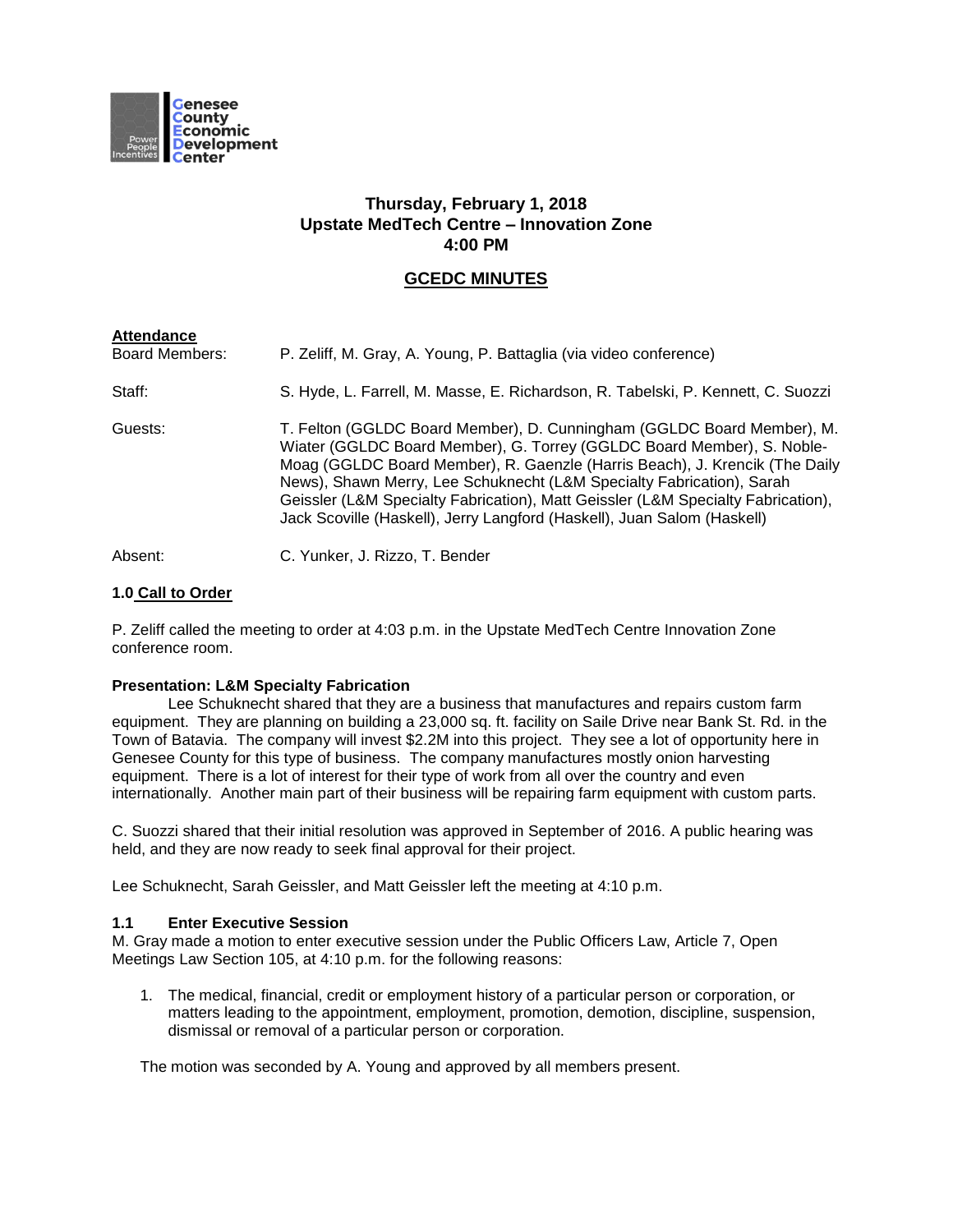Jack Scoville, Jerry Langford, and Juan Salom joined the meeting at 4:30 p.m. and left the meeting at 4:56 p.m.

# **1.2 Enter Public Session**

M. Gray made a motion to enter back into public session at 5:40 p.m., seconded by A. Young and approved by all members present.

# **2.0 Chairman's Report & Activities**

**2.1 Upcoming Meetings –** P. Zeliff reviewed the upcoming meeting dates with the Board. **Next Scheduled Board Meeting: Thursday, March 8th at 4:00 p.m. GCEDC Annual Meeting: Friday, March 9th at 12:00 p.m.** Audit & Finance Committee Meeting: Tuesday, March 6<sup>th</sup> at 8:30 a.m. STAMP Committee Meeting: Tuesday, March 6th at 10:30 a.m. Governance & Nominating Committee Meeting: Thursday, March 8<sup>th</sup> at 3:00 p.m. STAMP Committee Meeting: Tuesday, March 27th at 10:30 a.m. Audit & Finance Committee Meeting: Thursday, March 29<sup>th</sup> at 3:00 p.m. **Board Meeting: Thursday, March 29th at 4:00 p.m.**

# **2.2 Agenda Additions / Deletions / Other Business –**

**P. Battaglia made a motion to approve adding item 5.3 Local Labor Waiver Request to the agenda and removing item 6.1 National Grid Cost Reimbursement Agreement from the agenda; the motion was seconded by A. Young. Roll call resulted as follows:**

|             | P. Battaglia - Yes (video conference) | C. Yunker - | Absent |
|-------------|---------------------------------------|-------------|--------|
| T. Bender - | Absent                                | P. Zeliff - | Yes.   |
| A. Young    | Yes                                   | M. Grav -   | Yes    |
| J. Rizzo -  | Absent                                |             |        |

**The item was approved as presented.**

**2.3 Minutes: January 11, 2018 –** The minutes were tabled until next month.

# **3.0 Report of Management**

**3.1 L&M Specialty Fabrication Resolution -** C. Suozzi reminded the Board that L&M Specialty Fabrication, LLC is planning on building a 23,000 sq. ft. (previously estimated on 9/1/16 at 21,000 sq. ft.) facility on Saile Drive near Bank St. Rd. in the Town of Batavia. The company manufactures and repairs predominately agriculture specialty equipment. The company is seeking assistance from the GCEDC for a sales tax exemption valued at approx. \$84,000 (previously estimated on 9/1/16 at \$77,072) and a property tax abatement of approx. \$158,656 (previously estimated on 9/1/16 at \$124,850). No mortgage tax exemption is currently being requested (previously estimated on 9/1/16 at \$21,625). A public hearing was held on September 21, 2016 as benefits exceeded \$100,000. All comments received at the public hearing have been previously shared with the Board.

Resolution No. 02/2018-01

RESOLUTION OF THE GENESEE COUNTY INDUSTRIAL DEVELOPMENT AGENCY D/B/A GENESEE COUNTY ECONOMIC DEVELOPMENT CENTER (THE "AGENCY") (i) ACKNOWLEDGING THE PUBLIC HEARING HELD BY THE AGENCY ON SEPTEMBER 21, 2016 WITH RESPECT TO THE L&M SPECIALTY FABRICATION, LLC (THE "COMPANY") PROJECT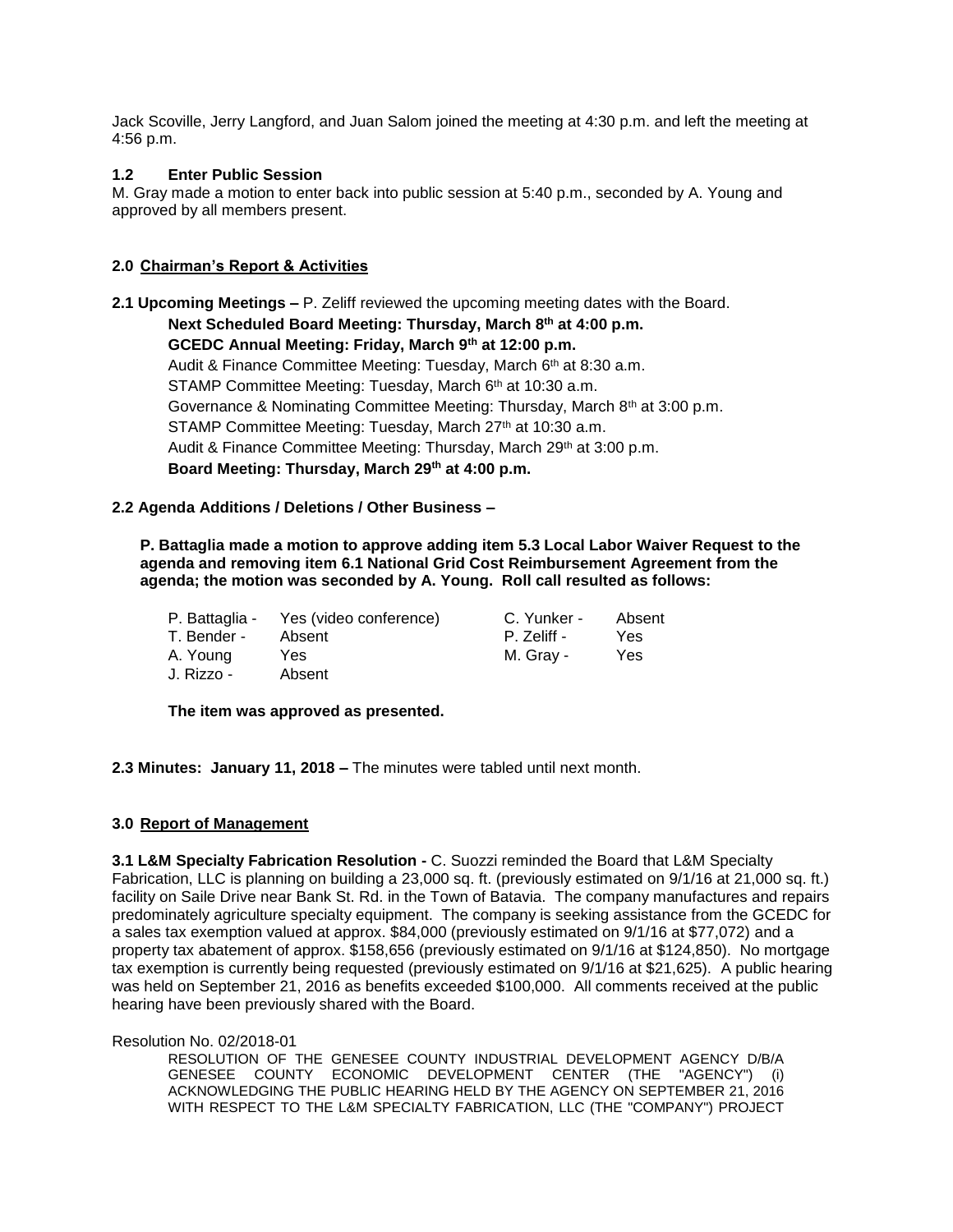(AS DEFINED BELOW, THE "PROJECT"); (ii) MAKING A DETERMINATION WITH RESPECT TO THE PROJECT PURSUANT TO SEQRA (AS DEFINED BELOW); (iii) APPOINTING THE COMPANY AS AGENT OF THE AGENCY; (iv) AUTHORIZING FINANCIAL ASSISTANCE TO THE COMPANY IN THE FORM OF (A) A SALES AND USE TAX EXEMPTION FOR PURCHASES AND RENTALS RELATED TO THE ACQUISITION, CONSTRUCTION, RECONSTRUCTION, RENOVATION AND EQUIPPING OF THE PROJECT AND (B) A REAL PROPERTY TAX ABATEMENT STRUCTURED THROUGH A TAX AGREEMENT; AND (v) AUTHORIZING THE NEGOTIATION, EXECUTION AND DELIVERY OF AN AGENT, FINANCIAL ASSISTANCE AND PROJECT AGREEMENT, LEASE AGREEMENT, LEASEBACK AGREEMENT, TAX AGREEMENT AND RELATED DOCUMENTS WITH RESPECT TO THE PROJECT.

# **M. Gray made a motion to approve the L&M Specialty Fabrication Resolution No. 02/2018-01 as presented; the motion was seconded by A. Young. Roll call resulted as follows:**

|             | P. Battaglia - Yes (video conference) | C. Yunker - | Absent |
|-------------|---------------------------------------|-------------|--------|
| T. Bender - | Absent                                | P. Zeliff - | Yes    |
| A. Young    | Yes                                   | M. Grav -   | Yes    |
| J. Rizzo -  | Absent                                |             |        |

**The item was approved as presented.**

### **4.0 Audit & Finance Committee – M. Gray**

**4.1 December 2017 Unaudited Financial Statements –** The December 2017 Unaudited financial statements were reviewed with the Board. A brief overview was given; accounts payable consists mostly of STAMP related expenditures and the grants receivable increased because of STAMP related expenditures as well. All other expenditures are in line with the budget, except where noted.

### **M. Gray made a motion to approve the December 2017 Unaudited Financial Statements; the motion was seconded by A. Young. Roll call resulted as follows:**

|             | P. Battaglia - Yes (video conference) | C. Yunker - | Absent |
|-------------|---------------------------------------|-------------|--------|
| T. Bender - | Absent                                | P. Zeliff - | Yes.   |
| A. Young    | Yes.                                  | M. Grav -   | Yes    |
| J. Rizzo -  | Absent                                |             |        |

#### **The item was approved as presented.**

**4.2 Apple Tree Acres Land Swap –** The GCEDC has sold property in the past at the Apple Tree Acres park that was part of a proposed roadway out to Route 19. The GCEDC has had to look at alternate ways for a road to connect out. One way is along the southern end of the property that is to the east of RJ Properties, LLC that would square off their parcel. RJ Properties, LLC has proposed a land swap of 1.22 acres shown as Parcel A (70' wide to accommodate a future roadway) they would give to the GCEDC in exchange for 2.98 acres shown as Parcel B as a straight up swap. One of the factors to consider is the black dots on the map which show the location of the electric lines that were installed a few years ago. In order for RJ Properties, LLC to utilize the parcel that they would receive, they would need to have those poles relocated at their own cost (which could be \$100,000 per acre additional cost).

#### **This item will be tabled until next month.**

**4.3 ECIDA Shared Services Agreement for IT Services –** The GCEDC has a shared services agreement with Erie County Industrial Development Agency (ECIDA) for on call IT support services. The GCEDC had this agreement in 2016 and 2017 and was very pleased with the service and response time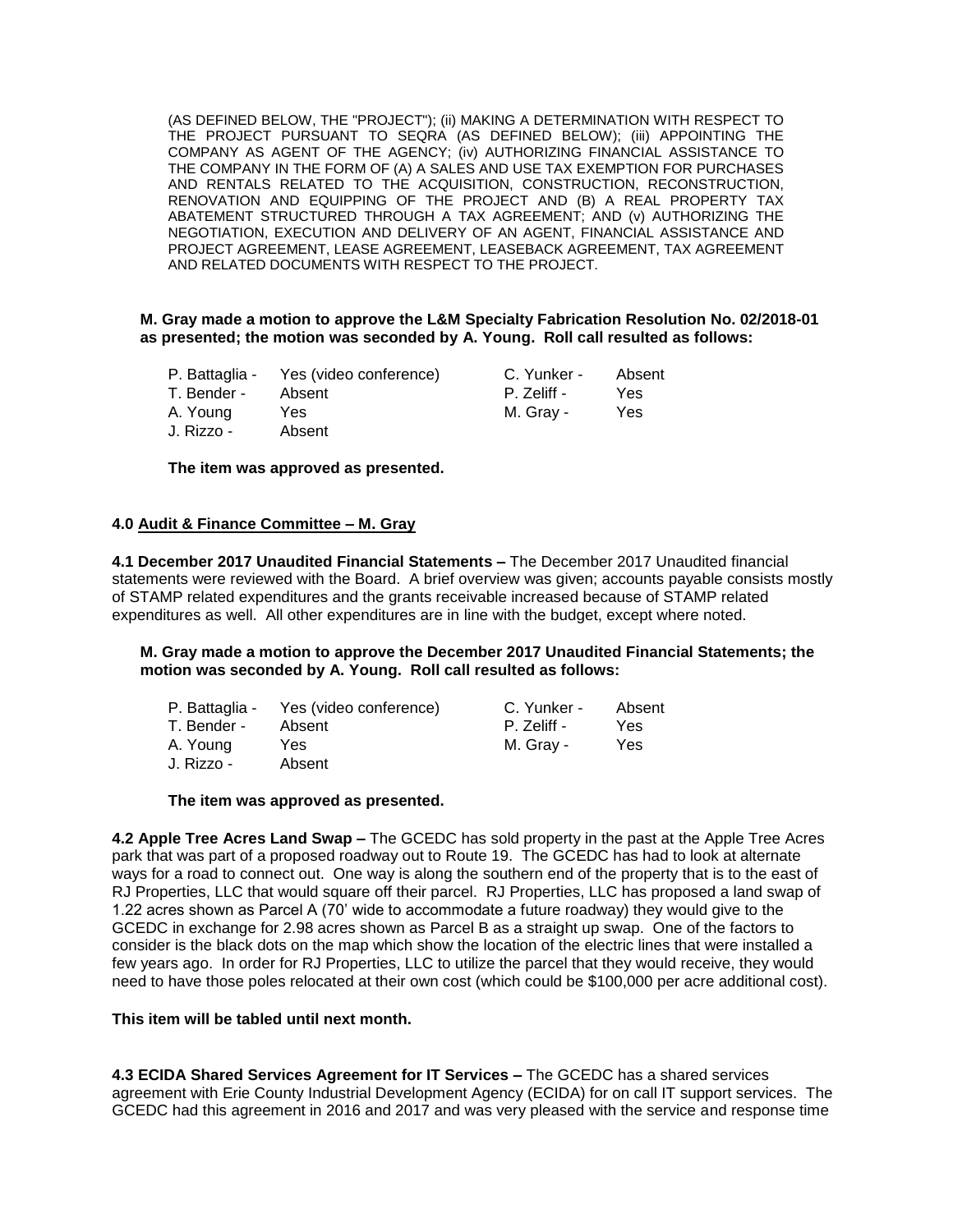to our issues. We would like to continue this agreement in 2018. The agreement is at an hourly rate of \$85. The staff would like Board approval to spend up to \$8,000 on these services in 2018. The \$8,000 is what was included in the 2018 budget that was approved by the Board for 2018. In 2017 we budgeted \$10,000, but only spent \$2,285.07.

# **M. Gray made a motion to approve the ECIDA Shared Services Agreement for IT Services not to exceed \$8,000 for 2018; the motion was seconded by A. Young. Roll call resulted as follows:**

|             | P. Battaglia - Yes (video conference) | C. Yunker - | Absent |
|-------------|---------------------------------------|-------------|--------|
| T. Bender - | Absent                                | P. Zeliff - | Yes    |
| A. Young    | Yes.                                  | M. Gray -   | Yes    |
| J. Rizzo -  | Absent                                |             |        |

**The item was approved as presented.**

# **5.0 Governance & Nominating Committee – J. Rizzo**

**5.1 Authority Self-Evaluation of Prior Year Performance –** M. Masse shared that Public Authorities are required to perform a self-evaluation of prior year's goals/measurements annually. This report will be submitted to the ABO. In previous years the Committee/Board has reviewed the Agency's results separately. To streamline the process, the Agency's results are being presented using this form.

The Agency had 16 project wins in 2017, with a total pledged capital investment of \$240 million and 288 pledged jobs. These projects resulted in a combined \$915 million economic impact.

This is being recommended for approval by the Committee.

### **P. Zeliff made a motion to approve the Authority Self-Evaluation of Prior Year Performance; the motion was seconded by A. Young. Roll call resulted as follows:**

| P. Battaglia - | Yes (video conference) | C. Yunker - | Absent |
|----------------|------------------------|-------------|--------|
| T. Bender -    | Absent                 | P. Zeliff - | Yes    |
| A. Young       | Yes.                   | M. Grav -   | Yes    |
| J. Rizzo -     | Absent                 |             |        |

# **The item was approved as presented.**

**5.2 Mission Statement & Measurement Report –** M. Masse shared that the Authority's Board must annually review the authority's mission statement and performance goals to ensure that its mission has not changed and that the authority's performance goals continue to support its mission. This report will be submitted to the ABO.

M. Masse added that the capital investment and job creation goals are based on an average of the last four years of actual pledged capital investment and job creation. Mega projects and one-time larger projects were removed from this average as shown in a spreadsheet provided to the Committee. The other suggested goals are somewhat over-arching goals that the entire staff can work towards achieving.

This is being recommended for approval by the Committee.

# **P. Zeliff made a motion to approve the Mission Statement & Measurement Report; the motion was seconded by P. Battaglia. Roll call resulted as follows:**

P. Battaglia - Yes (video conference) C. Yunker - Absent